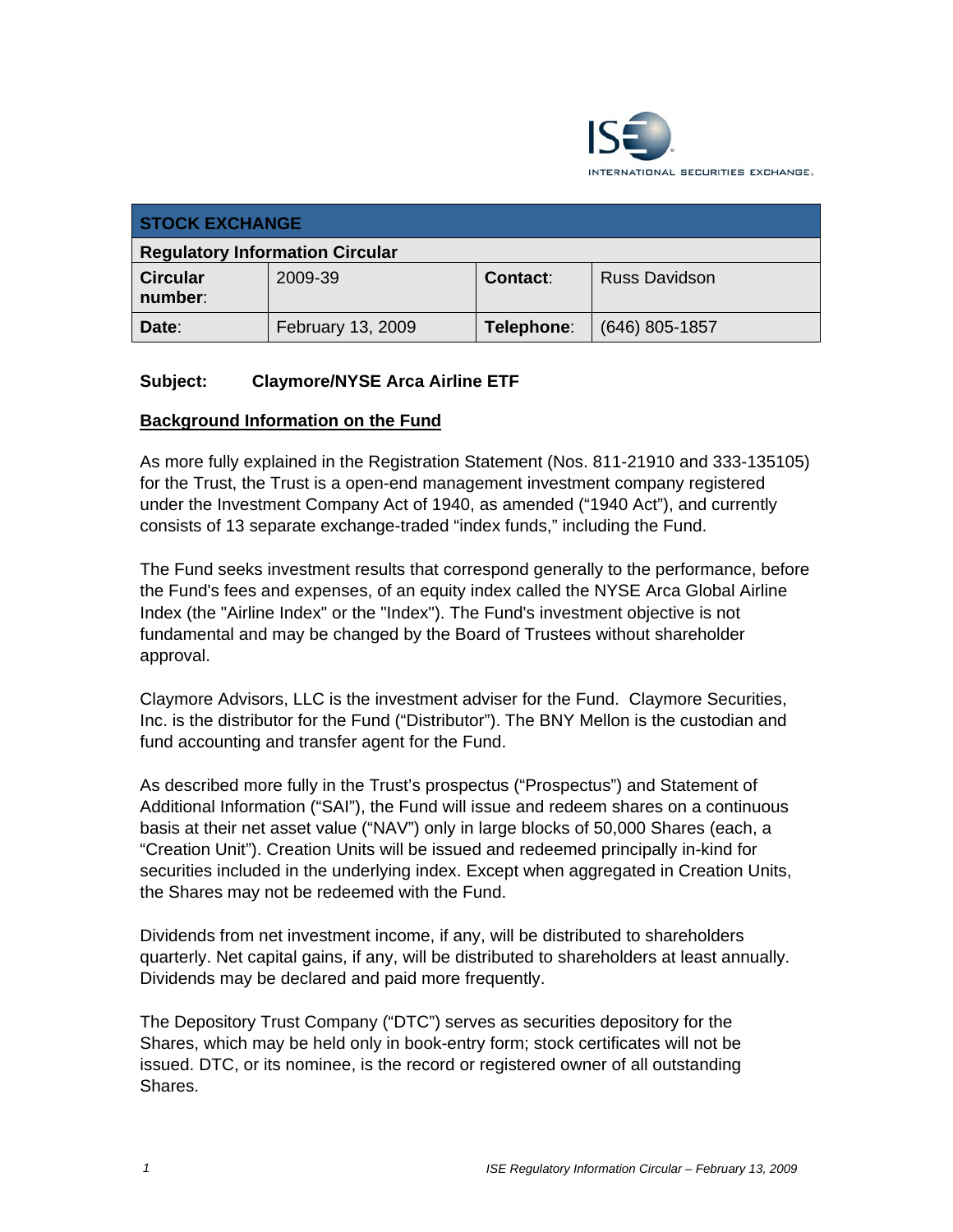The NAV per Share for the fund will be determined as of the close of trading (normally, 4:00 p.m. Eastern Standard Time ("ET")) on each day that the New York Stock Exchange is open for business (a "Business Day"). The NAV is calculated by dividing the value of the net assets of the Fund (i.e., the value of its total assets less total liabilities) by the total number of Shares outstanding, rounded to the nearest cent. NAV will be available from the Distributor and will also available to National Securities Clearing Corporation ("NSCC") participants through data made available from NSCC.

The Trusts registration statement describes the various fees and expenses for the Fund's Shares. For a more complete description of the Fund and the underlying index, visit www.claymore.com.

# **Principal Risks**

Interested persons are referred to the Prospectus for a description of risks associated with an investment in the Shares. These risks include the risk that a Fund's return may not match the return of its index for a number of reasons including the incursion by a Fund of operating expenses and costs not applicable to its index. In addition, as noted in the Prospectus, the Shares may trade at market prices that may differ from their NAV. The NAV of the Shares will fluctuate with changes in the market value of the Fund's holdings. The market prices of the Shares will fluctuate in accordance with changes in NAV as well as the supply and demand for the Shares on the Exchange.

# **Exchange Rules Applicable to Trading in the Shares**

The Shares are considered equity securities, thus rendering trading in the Shares subject to the Exchange's existing rules governing the trading of equity securities.

# **Trading Hours**

Trading in the shares on ISE is on a UTP basis and is subject to ISE equity trading rules. The shares will trade from 8:00 a.m. until 8:00 p.m. Eastern Time. Equity EAMs trading the shares during the Extended Market Sessions are exposed to the risk of the lack of the calculation or dissemination of underlying index value or intraday indicative value ("IIV"). For certain derivative securities products, an updated underlying index value or IIV may not be calculated or publicly disseminated in the Extended Market hours. Since the underlying index value and IIV are not calculated or widely disseminated during Extended Market hours, an investor who is unable to calculate implied values for certain derivative securities products during Extended Market hours may be at a disadvantage to market professionals.

# **Trading Halts**

ISE will halt trading in the Shares of a Trust in accordance with ISE Rule 2101(a)(2)(iii). The grounds for a halt under this Rule include a halt by the primary market because it stops trading the Shares and/or a halt because dissemination of the IIV or applicable currency spot price has ceased, or a halt for other regulatory reasons. In addition, ISE will stop trading the Shares of a Trust if the primary market de-lists the Shares.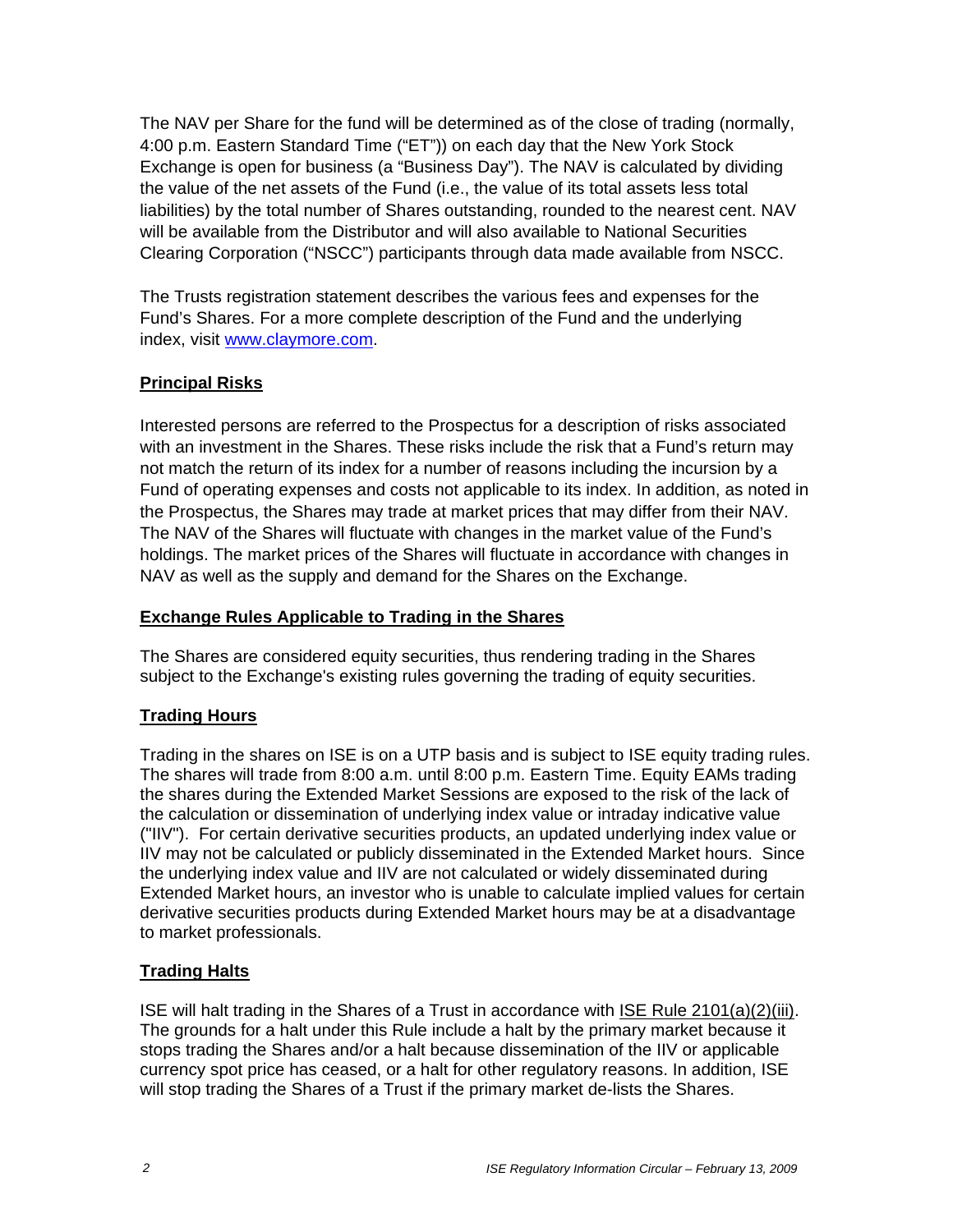#### **Delivery of a Prospectus**

Pursuant to federal securities laws, investors purchasing Shares must receive a prospectus prior to or concurrently with the confirmation of a transaction. Investors purchasing Shares directly from the Fund (by delivery of the Deposit Amount) must also receive a prospectus.

Prospectuses may be obtained through the Distributor or on the Fund's website. The Prospectus does not contain all of the information set forth in the registration statement (including the exhibits to the registration statement), parts of which have been omitted in accordance with the rules and regulations of the SEC. For further information about the Fund, please refer to the Trust's registration statement.

### **Exemptive, Interpretive and No-Action Relief Under Federal Securities Regulations**

The Commission has issued letters dated November 21, 2005 and October 24, 2006 (together, the "No-Action Letters") granting exemptive, interpretive and no-action relief from certain provisions of and rules under the Securities Exchange Act of 1934 for exchange-traded funds listed and traded on a registered national securities exchange that meet certain criteria. The Funds qualify for the relief granted in the No-Action Letters, a description of which follows.

# **Regulation M Exemptions**

Generally, Rules 101 and 102 of Regulation M prohibit any "distribution participant" and its "affiliated purchasers" from bidding for, purchasing, or attempting to induce any person to bid for or purchase any security which is the subject of a distribution until after the applicable restricted period, except as specifically permitted in Regulation M. The provisions of the Rules apply to underwriters, prospective underwriters, brokers, dealers, and other persons who have agreed to participate or are participating in a distribution of securities.

The Commission issued a No-Action Letter by which persons participating in a distribution of shares of a fund may engage in secondary market transactions in such shares during their participation in such a distribution, despite the requirements of from Rule 101 under Regulation M. In addition, the SEC has permitted persons who may be deemed to be participating in the distribution of shares of a fund (i) to purchase securities for the purpose of purchasing creation unit aggregations of fund shares and (ii) to tender securities for redemption in Creation Unit Aggregations. Further, the Commission has clarified that the tender of fund shares to the Fund for redemption does not constitute a bid for or purchase of any of the Funds' securities during the restricted period of Rule 101. The Commission has issued a No-Action Letter to paragraph (e) of Rule 102 under Regulation M which allow the redemption of fund shares in creation unit aggregations during the continuous offering of shares.

### **Customer Confirmations for Creation or Redemption of Fund Shares (SEC Rule 10b-10)**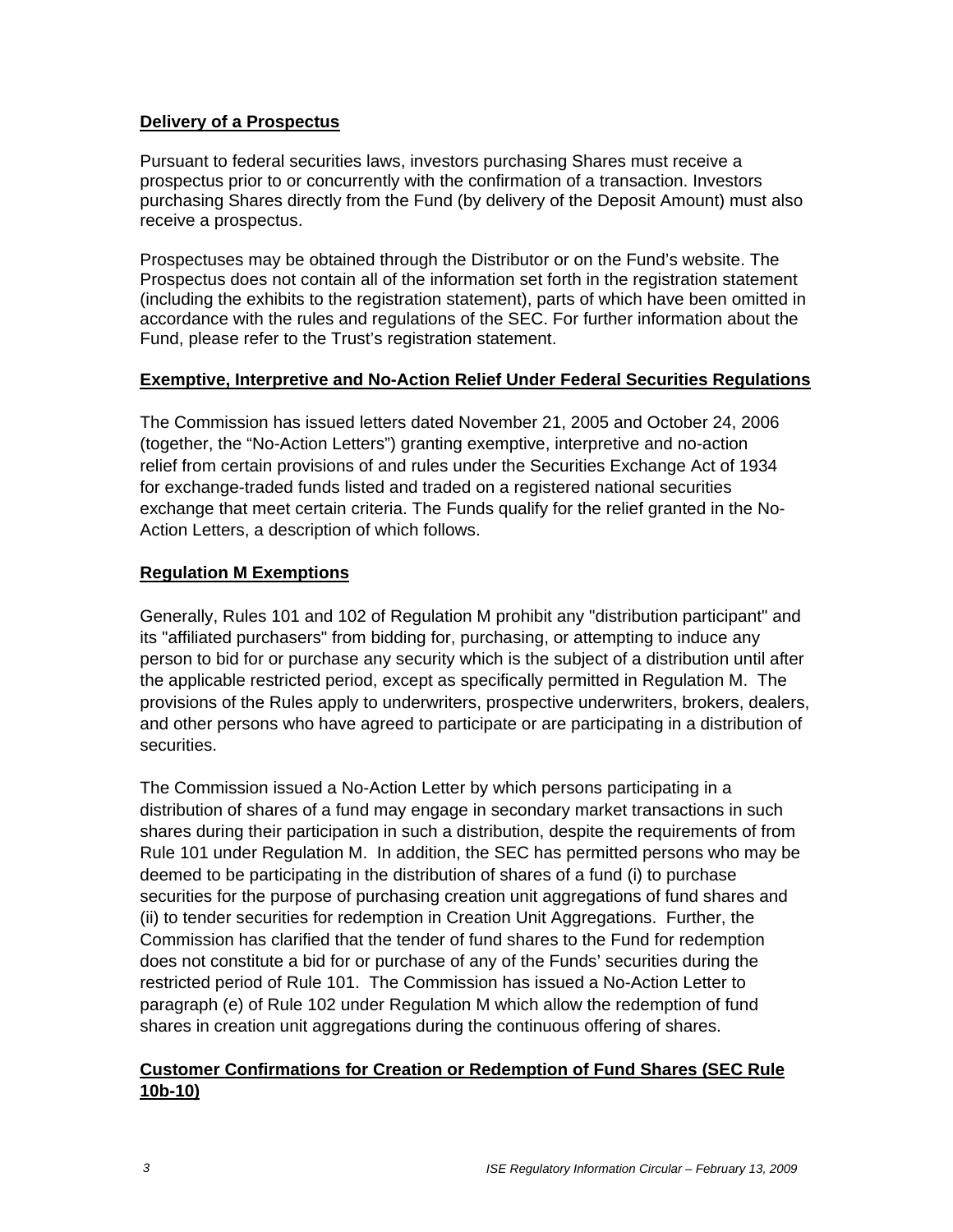Broker–dealers who handle purchases or redemptions of Fund shares in Creation Units for customers will be permitted to provide such customers with a statement of the number of Creation Unit Aggregations created or redeemed without providing a statement of the identity, number and price of shares of the individual securities tendered to the Fund for purposes of purchasing creation unit aggregations ("Deposit Securities") or the identity, number and price of shares to be delivered by the Trust to the redeeming holder ("Redemption Securities"). The composition of the securities required to be tendered to the Fund for creation purposes and of the securities to be delivered on redemption will be disseminated each business day and will be applicable to requests for creations or redemption, as the case may be, on that day. This exemptive relief under Rule 10b-10 with respect to creations and redemptions is subject to the following conditions:

- 1) Confirmations to customers engaging in creations or redemptions must state that all information required by Rule 10b-10 will be provided upon request;
- 2) Any such request by a customer for information required by Rule 10b-10 will be filed in a timely manner, in accordance with Rule 10b-10(c);
- 3) Except for the identity, number and price of shares of the component securities of the Deposit Securities and Redemption Securities, as described above, confirmations to customers must disclose all other information required by Rule 10b-10(a).

# **SEC Rule 14e-5**

The Commission has permitted any person acting as a dealer-manager of a tender offer for a component security of fund (1) to redeem fund shares in creation unit aggregations from the issuer that may include a security subject to such tender offer and (2) to purchase fund shares during such tender offer. In addition, a No-Action has been issued under Rule 14e-5 states that if a brokerdealer acting as a dealer-manager of a tender offer for a security of the Fund purchases or arranges to purchase such securities in the secondary market for the purpose of tendering such securities to purchase one or more creation unit aggregations of shares, it must be made in conformance with the following:

- i. such bids or purchases are effected in the ordinary course of business, in connection with a basket of 20 or more securities in which any security that is the subject of a distribution, or any reference security, does not comprise more than 5% of the value of the basket purchased; or
- ii. purchases are effected as adjustments to such basket in the ordinary course of business as a result of a change in the composition of the underlying index; and
- iii. such bids or purchases are not effected for the purpose of facilitating such tender offer.

# **Section 11(d)(1); SEC Rules 11d1-1 and 11d1-2**

Section 11(d)(1) of the Act generally prohibits a person who is both a broker and a dealer from effecting any transaction in which the broker-dealer extends credit to a customer on any security which was part of a new issue in the distribution of which he participated as a member of a selling syndicate or group within thirty days prior to such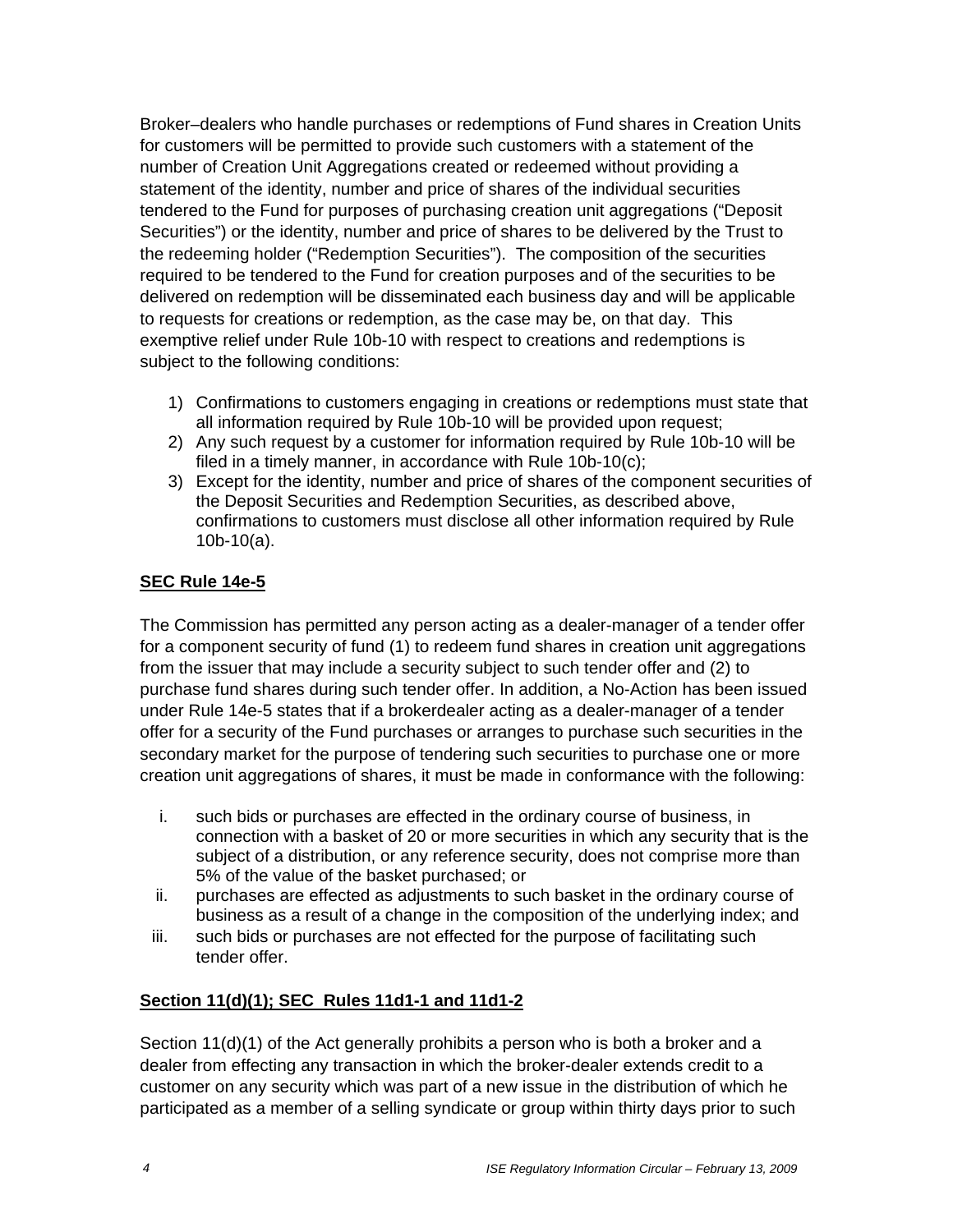transaction. The Commission has clarified that Section 11(d)(1) does not apply to broker-dealers that are not authorized participants (and, therefore, do not create creation unit aggregations) that engage in both proprietary and customer transactions in shares of a fund in the secondary market, and for broker-dealer authorized participants that engage in creations of creation unit aggregations. This relief is subject to specific conditions, including the condition that such broker-dealer (whether or not an authorized participant) does not, directly or indirectly, receive from the fund complex any payment, compensation or other economic incentive to promote or sell the shares of a fund to persons outside the fund complex, other than non-cash compensation permitted under NASD Rule 2830 (I)(5)(A), (B) or (C). See letter dated November 22, 2005 from Brian A Bussey, Assistant Chief Counsel, SEC Division of Market Regulation, to Barclays Global Investors, N.A., dated November 22, 2005. The Commission has issued a No-Action Letter under Section 11(d)(1) of the Act states that broker-dealers may treat shares of a fund, for purposes of Rule 11d1-2, as "securities issued by a registered open-end investment company as defined in the Investment Company Act" and thereby extend credit or maintain or arrange for the extension or maintenance of credit on shares that have been owned by the persons to whom credit is provided for more than 30 days, in reliance on the exemption contained in the rule.

#### **SEC Rule 15c1-5 and 15c1-6**

The Commission has issued a No-Action letter with respect to Rule 15c1-5 and Rule 15c1-6 as to the required disclosure of control by a broker or dealer with respect to creations and redemptions of fund shares and secondary market transactions therein.

**This Regulatory Information Circular is not a statutory Prospectus. Equity EAMs should consult the Trust's Registration Statement, SAI, Prospectus and the Fund's website for relevant information.**